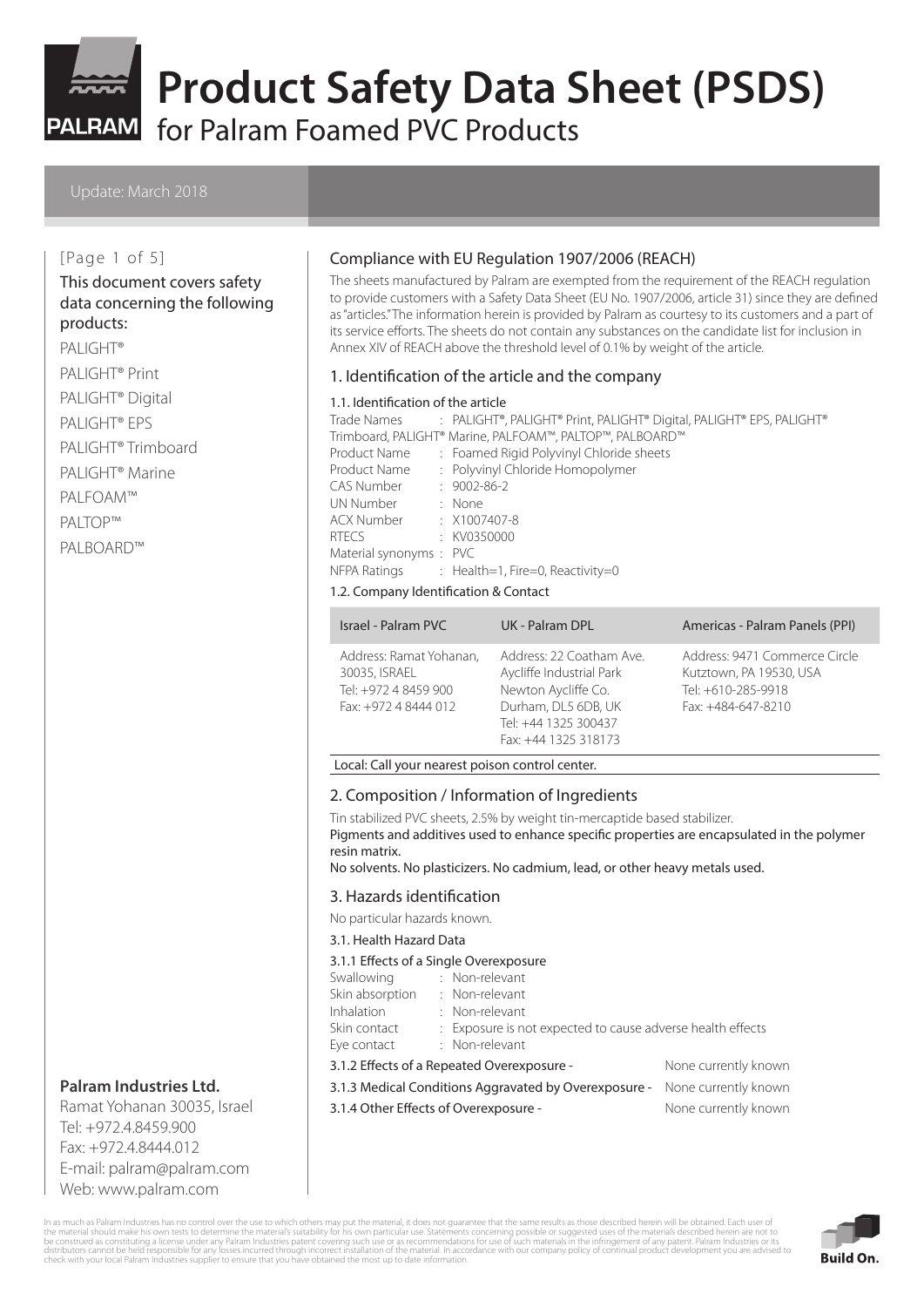

for Palram Foamed PVC Products

### [Page 2 of 5]

# This document covers safety data concerning the following

# products:

PALIGHT<sup>®</sup> PALIGHT® Print PALIGHT® Digital PALIGHT® EPS PALIGHT® Trimboard PALIGHT® Marine PALFOAM™ PALTOP™ PALBOARD™

### **Palram Industries Ltd.**

Ramat Yohanan 30035, Israel Tel: +972.4.8459.900 Fax: +972.4.8444.012 E-mail: palram@palram.com Web: www.palram.com

#### 4. First Aid Measures

In general handling the material will not cause accidents.

#### 4.1. Inhalation

Route of entry – inhalation: No

If exposed to combustion fumes in high concentration - bring victim to fresh air. Medical attention needed.

4.2. Ingestion

Route of entry – ingestion: No

#### 4.3. Skin Contact

Burns resulting from accidental contact with molten material must be flushed immediately with cold water.

Do not remove the polymer from the skin. Medical attention needed.

4.4. Skin Absorption Route of entry – skin: No

#### 4.5. Eye Contact

Like any foreign body, can cause mechanical irritation. Consult physician.

#### 4.6. Notes for Physician

There are no specific notes.

#### 5. Fire Fighting Measures

#### 5.1. Extinguishing Media

Water spray or CO<sub>2</sub>. CO<sub>2</sub> is less recommended due to lack of cooling capacity.

5.2. Extinguishing Media to Avoid

No information currently available.

#### 5.3. Special Fire Fighting Procedures

Personnel without suitable respiratory apparatus should leave the affected area to prevent exposure to toxic or combustible gases.

#### 5.4. Special Protective Equipment For Firefighters

Positive-pressure self-contained breathing apparatus, protective closing, gas mask approved for acid vapours.

#### 5.5. Unusual Fire and Explosion Hazards

PVC is a self extinguishing fire retardant material, that being exposed to open fire and high temperatures decomposes emitting large quantities of HCl, which tends to extinguish the flames. It does not continue to burn after ignition without an external fire source. HCl has a strong acidic odor that causes sensory alert at very low concentrations. HCl odor threshold = 0.77 ppm. Exposure to high concentrations of HCl will cause irritation of the respiratory passages, at very high concentrations may cause burns to mucous membranes. OSHA legal airborne PEL is 5 ppm, not to be exceeded at any time. ACGIH recommended airborne exposure limit is 5 ppm, which should not be exceeded at any time. Soot emitted when PVC is forced to burn may obscure visibility.

#### 6. Accidental Release Measures

No special precautions and no personal protective equipment needed. Collect mechanically for disposal.

#### 7. Handling and Storage

#### 7.1. Handling

General handling precautions

Avoid mechanical contact with eyes.

#### Ventilation

General (mechanical) room ventilation is expected to be satisfactory where this product is stored and handled.

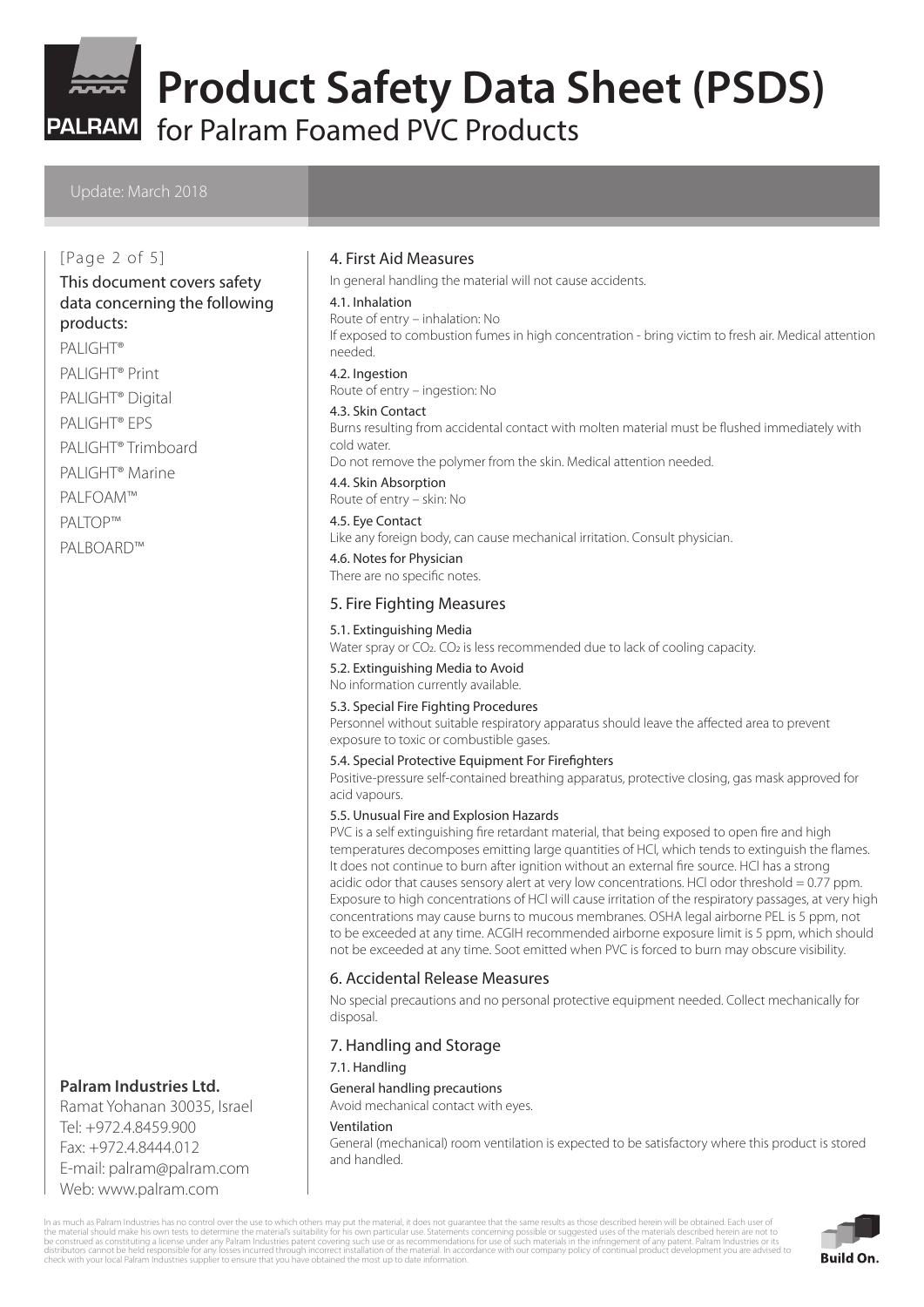

for Palram Foamed PVC Products

### [Page 3 of 5]

#### This document covers safety data concerning the following products:

PALIGHT<sup>®</sup> PALIGHT® Print PALIGHT® Digital PALIGHT® EPS PALIGHT® Trimboard

PALIGHT® Marine

PALFOAM™

PALTOP™

PALBOARD™

# **Palram Industries Ltd.**

Ramat Yohanan 30035, Israel Tel: +972.4.8459.900 Fax: +972.4.8444.012 E-mail: palram@palram.com Web: www.palram.com

#### Other precautions

No explosion hazard. In the event of fire, cool and overlap product with water. Static electricity discharge sparks possible during handling. Avoid contact or vicinity of flammable materials.

#### 7.2. Storage

Store in a cool shady area. No special technical protective measures required.

#### 8. Exposure Controls / Personal Protection

#### 8.1. Exposure Limits

No occupational exposure limits established by OSHA, ACGIH, or NIOSH.

#### 8.2. Personal Protection

| Respiratory protection                | No special protection needed |
|---------------------------------------|------------------------------|
| Hand protection / protection gloves : | No special protection needed |
| Eye protection                        | No special protection needed |
| Other protective equipment            | No special protection needed |

# 9. Physical and Chemical Properties

| Appearance              | t in | Flat and corrugated opaque foamed plastic sheets |
|-------------------------|------|--------------------------------------------------|
| <b>Physical State</b>   |      | Solid                                            |
| Color                   |      | White or colored                                 |
| Odor                    |      | None                                             |
| Density                 |      | $0.4 - 1.0$ gr/cm <sup>3</sup>                   |
| <b>Heat Deflection</b>  |      | $62 - 65^{\circ}$ C                              |
| Boiling Point, 760 Hg   | ÷    | Not relevant                                     |
| Viscosity               |      | : Not relevant                                   |
| Solubility in Water     | t in | <0.1g/100mL at 23°C                              |
| pH Value                | ÷.   | Not relevant                                     |
| Flash Point             |      | : 391℃ ASTM D 1929                               |
| Autoignition Temp.      |      | 454°C ASTM D 1921                                |
| Flammability Limit      | ÷.   | None                                             |
| <b>Explosion Limits</b> | t.   | None                                             |
| Evaporation Rate        |      | : Not relevant                                   |
| Percent Volatiles       |      | Not relevant                                     |

#### 10. Stability and Reactivity

10.1. Stability Stable.

#### Conditions to avoid

Excessive heat, or open flame. Temperature above 150°C will decompose raw polymer resin and liberate HCl.

#### Incompatible materials

Oxidizing agents or strong mineral acids can cause reaction.

#### Thermal decomposition

Begins above 150° C caused by fire, overheating during improper processing. Fumes damaging to health may be released.

#### Hazardous decomposition products

Burning can produce the following combustion products: Carbon monoxide (CO) - is highly toxic if inhaled, present in combustion fumes of all organic materials;

Carbon dioxide (CO<sub>2</sub>) - in sufficient concentrations can act as an asphyxiant, present in combustion fumes of all organic materials;

Hydrogen chloride (HCl) - in high concentrations cause irritation of the respiratory passages, at very high concentrations may cause burns to mucous membranes.

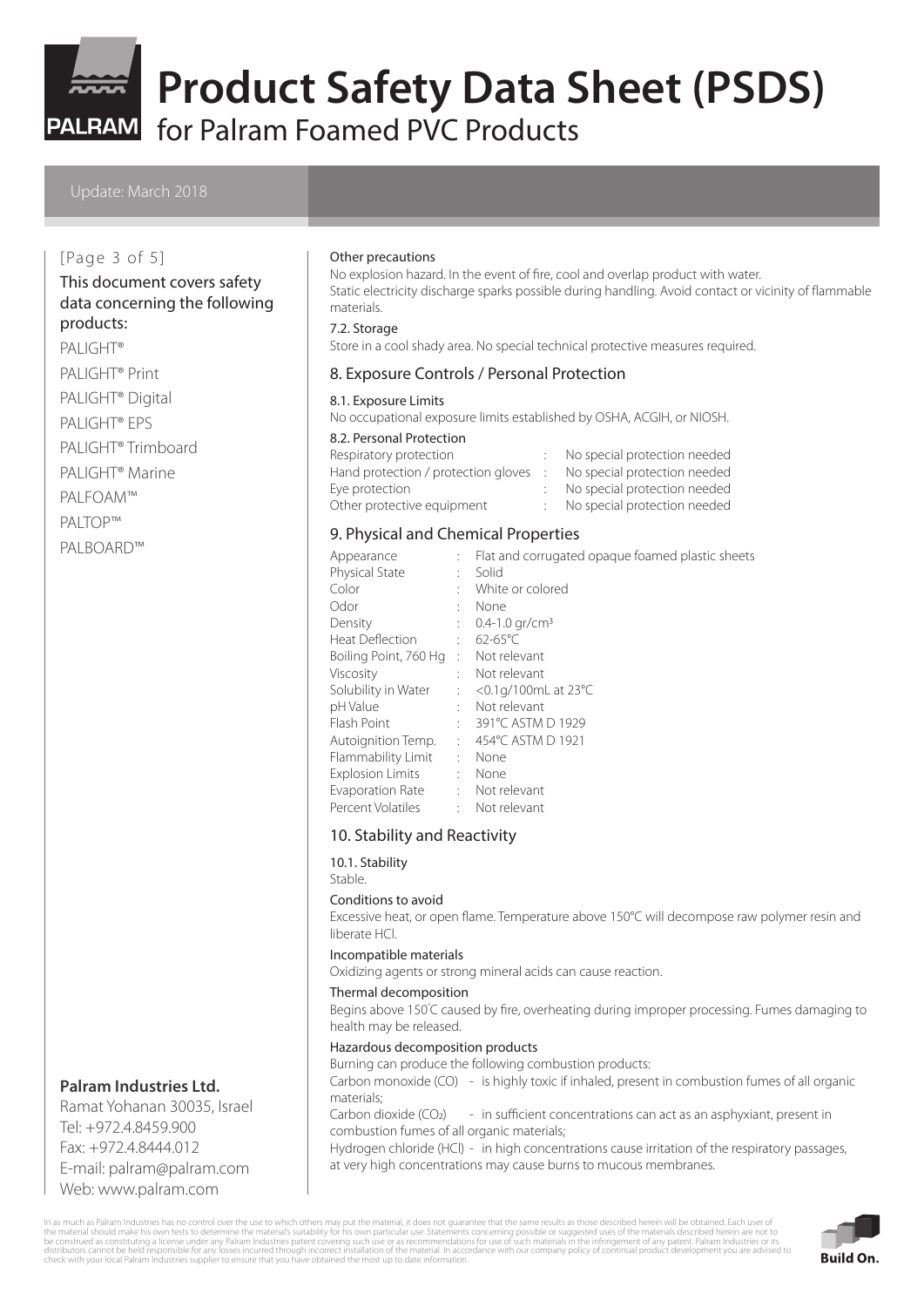

PALRAM for Palram Foamed PVC Products

#### [Page 4 of 5]

# This document covers safety data concerning the following

# products:

- PALIGHT<sup>®</sup>
- PALIGHT® Print
- PALIGHT® Digital
- PALIGHT® EPS
- PALIGHT® Trimboard
- PALIGHT® Marine
- PALFOAM™
- PALTOP™

PALBOARD™

### **Palram Industries Ltd.**

Ramat Yohanan 30035, Israel Tel: +972.4.8459.900 Fax: +972.4.8444.012 E-mail: palram@palram.com Web: www.palram.com

#### 10.2. Reactivity

Hazardous polymerization : Will not occur Hazardous reactions : None.

#### 11. Toxicological Information

PVC materials have a very low acute toxicity. In rats an acute LD<sub>50</sub> > 10 gr/kg of body weight. PNEUMOCONIOSIS has been described from inhalation of combustion products (effects of overexposure).

Industrial hygiene studies have shown that under normal and expected conditions of use of PVC materials, exposures are well below applicable limits.

#### 11.1. Acute Toxicological Information

| Acute oral toxicity         |         | None                       |
|-----------------------------|---------|----------------------------|
| Acute percutaneous toxicity | $\cdot$ | None                       |
| Acute vapor exposure        |         | None                       |
| Primary skin irritation     |         | $:$ no irritation          |
| Eye irritation              |         | no irritation              |
| Sensitization               |         | : no information available |
| Chronic effects             |         | : unknown                  |
| Carcinogenicity - NTP       |         | : not listed               |
| Carcinogenicity - IARC      |         | : not listed               |
| Carcinogenicity - OSHA      |         | : not listed               |
|                             |         |                            |

#### 11.2. Other Toxicological Information

No known toxicological effects with normal use. For heating see section 10.

11.3. Additional Information

No additional toxicity information currently available.

#### 12. Ecological Information

#### 12.1. Persistence and Degradability

Detailed studies have not been conducted concerning the environmental fate of the product. According to present knowledge no unfavorable ecological effects are to be expected. Not generally hazardous to water. Insoluble in water, non-toxic solid.

| <b>Mobility</b>              |
|------------------------------|
| Persistence and biodegrad ab |
| Bioaccumulative potential    |

- : No information currently available
	- $P$ ility : Biodegradation period tens of years.
- Bioaccumulative potential : No information currently available.

#### 12.2. Environmental Risks

- No hazard expectation to terrestrial or aquatic flora and fauna.
- Ecotoxicity : LD<sub>50</sub> (rats) > 10 gr/kg
	- : IC50 (bacterial inhibition) no data available
- Aquatic toxicity : LC<sub>50</sub> (daphnia magna) no data available
	- $\cdot$  LC<sub>50</sub> (fathead minnow fish) no data available

#### 12.3. Other Information

All available ecological data have been taken into account for the development of the hazard and precautionary information contained in this safety data.

## 13. Disposal Considerations

The product is not considered hazardous under current EPA hazardous waste regulations. Recycling is the preferred method of disposal.

Alternatively, the product may be disposed of in an approved landfill.

High temperature incineration under controlled conditions due to formation of HCl. All wastes should be evaluated in conjunction with applicable solid and hazardous waste regulations, Toxicity Characteristic Leaching Procedures (TCLP), and disposed of as appropriate. This product does not contain any cadmium or other heavy metal pigments or stabilizers. It is the user's responsibility to dispose of all wastes in accordance with all national and local regulations at properly permitted or authorized facilities.